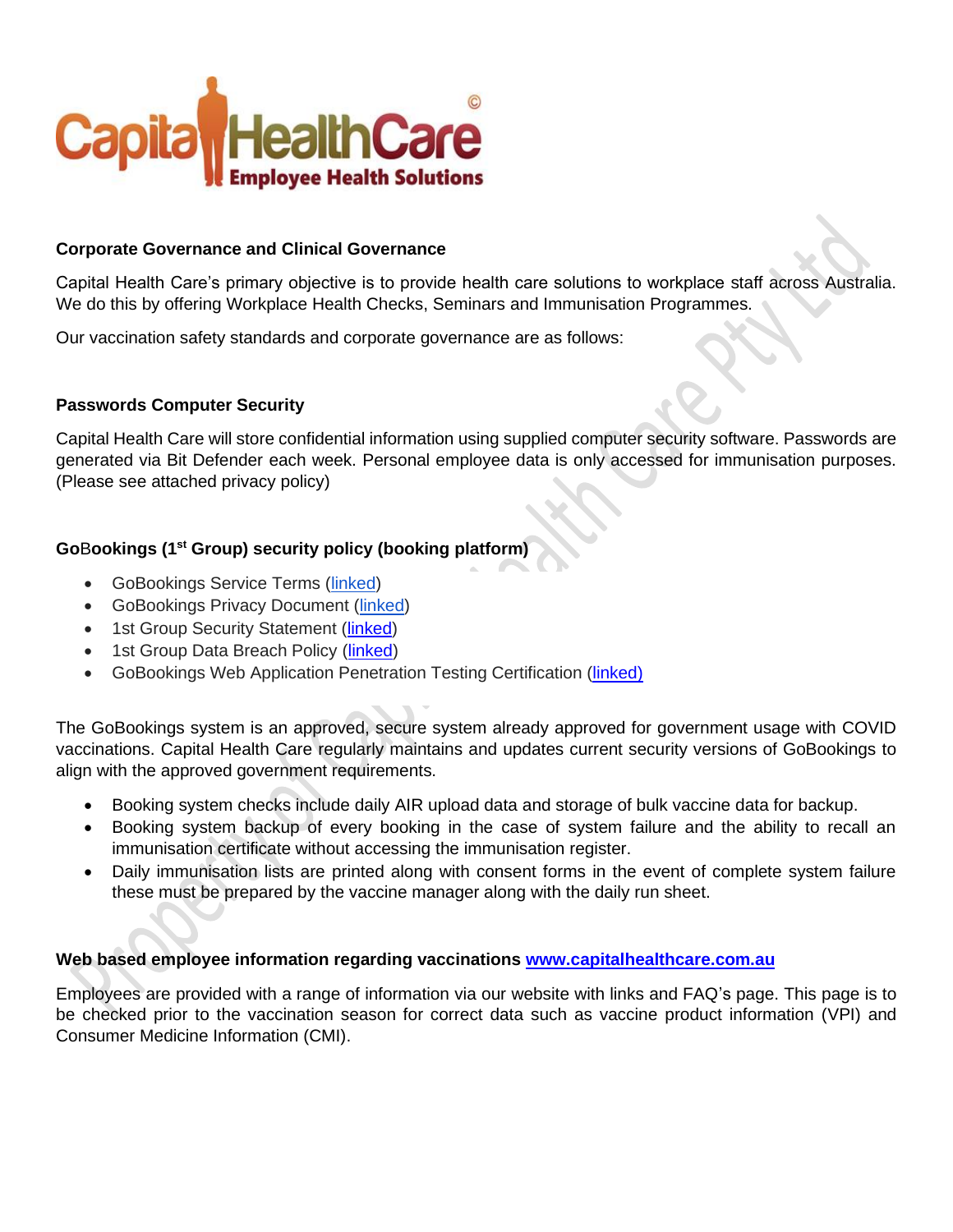Other information to be checked each year includes:

- Vaccination Voucher Links
- Request a vaccination certificate (verified by AIR)
- How do I cancel my appointment?
- Privacy Policy

#### **Reporting**

Australian Medical Services Scheme reporting is to be done quarterly as per scheme guidelines. The Departments HR Team reporting will be done as requested, updates to the HR Team, regarding immunisation progress,

to be done weekly.

#### **Financial Planning**

Capital Health Care's financial planning includes payment plans and the use of our preapproved overdraft to support equipment purchasing, immunisations and employee wages. Capital Health Care purchases vaccine prior to the immunisation season to avoid supply chain delays.

Our monthly forecasts assessment develop prepurchase requirements, so we plan accordingly. Vaccine orders are placed based on either signed government contracts or bookings within the booking system.

# **Capital Health Care's Clinical Governance**

Our delivery of clinic services addresses our systems of coordination and implementation of care, analysis, and improvement of services. Our primary aim is to provide standards which protect the public from harm and to improve the quality of health.

Within the clinic environment our first priority is our immunisation nurse qualifications, emergency first aid, infection control and system training.

A registered nurse initiating and administering influenza vaccine under Capital Health Care's authority must comply with the following three components of clause 48A of the [NSW Poisons and Therapeutic Goods](http://www.legislation.nsw.qov.au/maintop/view/inforce/subordleq+392+2008+cd+0+N)  [Regulation 2008](http://www.legislation.nsw.qov.au/maintop/view/inforce/subordleq+392+2008+cd+0+N) which prescribes rules for:

**A. Completing an accredited vaccination training course,**

- **B. Recording each vaccination, and**
- **C. Conducting vaccinations under approved practice standards.**

**Clinic set up and training**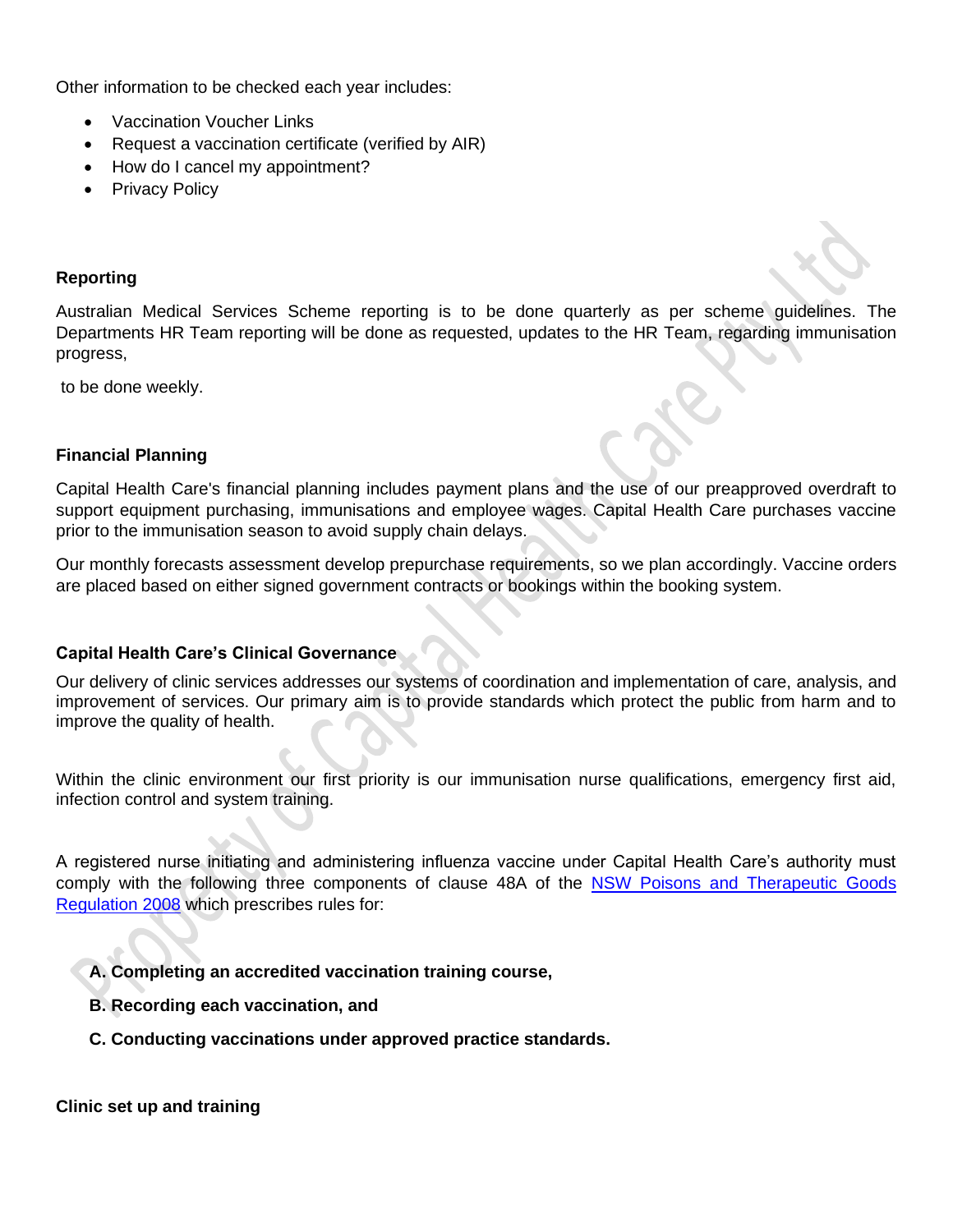Nurse inductions include clinic briefing by experienced nurse supervisor or site manager. The induction covers the following information:

- **Batch inspection**
- Esky monitoring (Strive for 5) National Vaccine Storage Guidelines 'Strive for 5' | Australian Government [Department of Health](https://www.health.gov.au/resources/publications/national-vaccine-storage-guidelines-strive-for-5)
- Drawing up vials Guidance on the use [of multi-dose vials \(health.gov.au\)](https://www.health.gov.au/sites/default/files/documents/2021/05/covid-19-vaccination-atagi-guidance-on-the-use-of-multi-dose-vials-for-covid-19-vaccination-covid-19-vaccination-atagi-guidance-on-the-use-of-multi-dose-vials-for-covid-19-vaccination.pdf)
- Hygiene [The Australian Immunisation Handbook \(health.gov.au\)](https://immunisationhandbook.health.gov.au/)
- Infection Control [The Australian Immunisation Handbook \(health.gov.au\)](https://immunisationhandbook.health.gov.au/)
- AIR and consent forms (iPad operations and backup system)
- Pre & Post patient care [The Australian Immunisation Handbook \(health.gov.au\)](https://immunisationhandbook.health.gov.au/)
- Emergency First Aid [The Australian Immunisation Handbook \(health.gov.au\)](https://immunisationhandbook.health.gov.au/)
- Vaccination manages are responsible for initial clinic familiarisation along with experienced immunisation nurses. This includes identification of first aid response, EpiPen locations and expiry dates.
- The vaccine manage is responsible for the morning brief of the day's vaccinations.
- The vaccination manager is responsible for AIR iPad brief and backup procedures in the event of system failure.
- Nurses should notify vaccination managers of low supplies at the end of the clinic.

#### **Nurse Training**

Each nurse must have completed a recognised immunisation training course for that state or territory. Immunisations can't be given outside the qualification state. Nurses must have competed all modules related to both general immunisations and COVID vaccinations these must be sited by site supervisor prior to clinic commencement.

# **Nurse Insurance**

Capital Health Care nurses are employed on a casual basis as required for immunisation programmes. It is the vaccination managers responsibility to ensure the nurse has the relevant state or territory immunisation certification and that the immunisation certificate is current. Vaccination managers must ensure nurses are listed on Capital Health Care's insurance policies.

# **Vaccine Preparation (influenza vaccinations**)

All vaccines are removed as required with 10 vaccinations prepared and stored within the cooler in advance of immunisations. More vaccines may be prepared and stored within the cooler and removed prior to usage as per immunisation handbook guidelines, vaccine storage and cold chain management. [The Australian Immunisation](https://immunisationhandbook.health.gov.au/)  [Handbook \(health.gov.au\)](https://immunisationhandbook.health.gov.au/)

As per COVID immunisation guidelines vaccine must be prepared with a second nurse. Please refer to Guidance [on the use of multi-dose vials \(health.gov.au\)](https://www.health.gov.au/sites/default/files/documents/2021/05/covid-19-vaccination-atagi-guidance-on-the-use-of-multi-dose-vials-for-covid-19-vaccination-covid-19-vaccination-atagi-guidance-on-the-use-of-multi-dose-vials-for-covid-19-vaccination.pdf)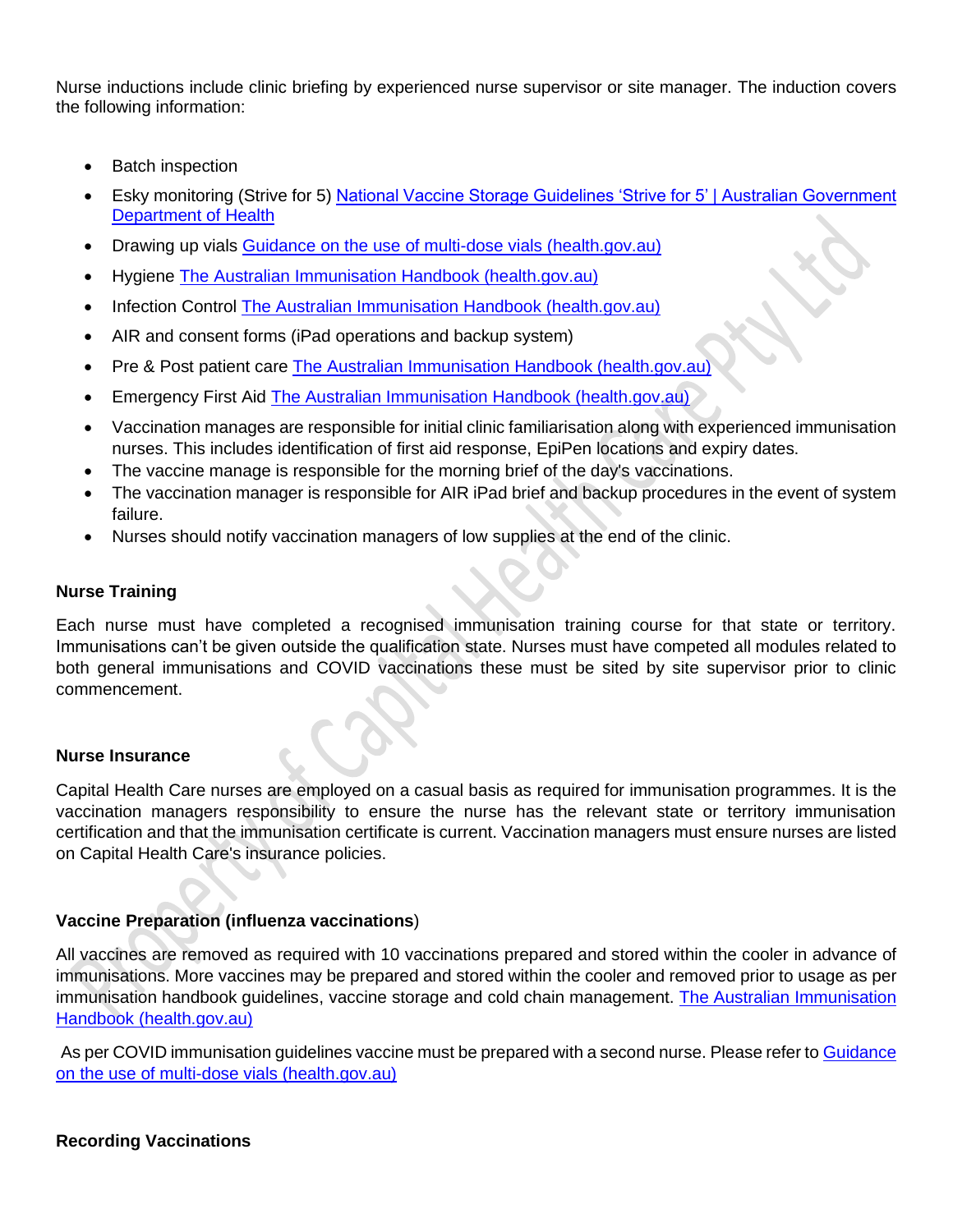The nurse must record the vaccination with the following information:

- a) The person's name, address, date of birth and contact details,
- b) The name and contact details of the person's primary medical practitioner,
- c) The brand, batch number and expiry date of the vaccine,
- d) The part of the body to which the vaccine was administered,
- e) The date on which the vaccine was administered,
- f) The nurses name
- g) The address at which the vaccination was administered, and
- h) A unique reference number for the supply and administration.
- i) Each vaccination must be uploaded to the Australian Immunisation Register (AIR)
- j) Final vaccinations must be accessible by the patient via MyGov immediately post vaccination.

#### **Capital Health Care Standards**

#### **1. General Requirements**

- 1.1. The nurse must hold a certificate confirming competency to vaccinate following completion of an accredited training program as specified in part or be currently working in a hospital emergency ward. If COVID vaccinations are to be given all modules must be completed and sited by their supervisor prior to commencement of the vaccination clinic.
- 1.2. Nurses must obtain a cardio-pulmonary resuscitation (CPR) certificate annually.
- 1.3. The nurse must vaccinate a person and provide management of an adverse event within the scope of Capital Health Care's vaccination policy and the nurses professional knowledge and expertise.
- 1.4. The nurse must comply with the following:
	- a) 'The Australian Immunisation Handbook (current edition is digital) Australian Government Department of Health, and
	- b) 'National Vaccine Storage Guidelines Strive for 5' (current edition) Australian Government Department of Health. National Vaccine Storage Guidelines 'Strive for 5' | Australian Government [Department of Health](https://www.health.gov.au/resources/publications/national-vaccine-storage-guidelines-strive-for-5)
- 1.5. The nurse should adopt or follow the following professional guidelines:
	- a) Practice guidelines for the provision of immunisation services
	- b) Guidelines for Conducting Immunisation Services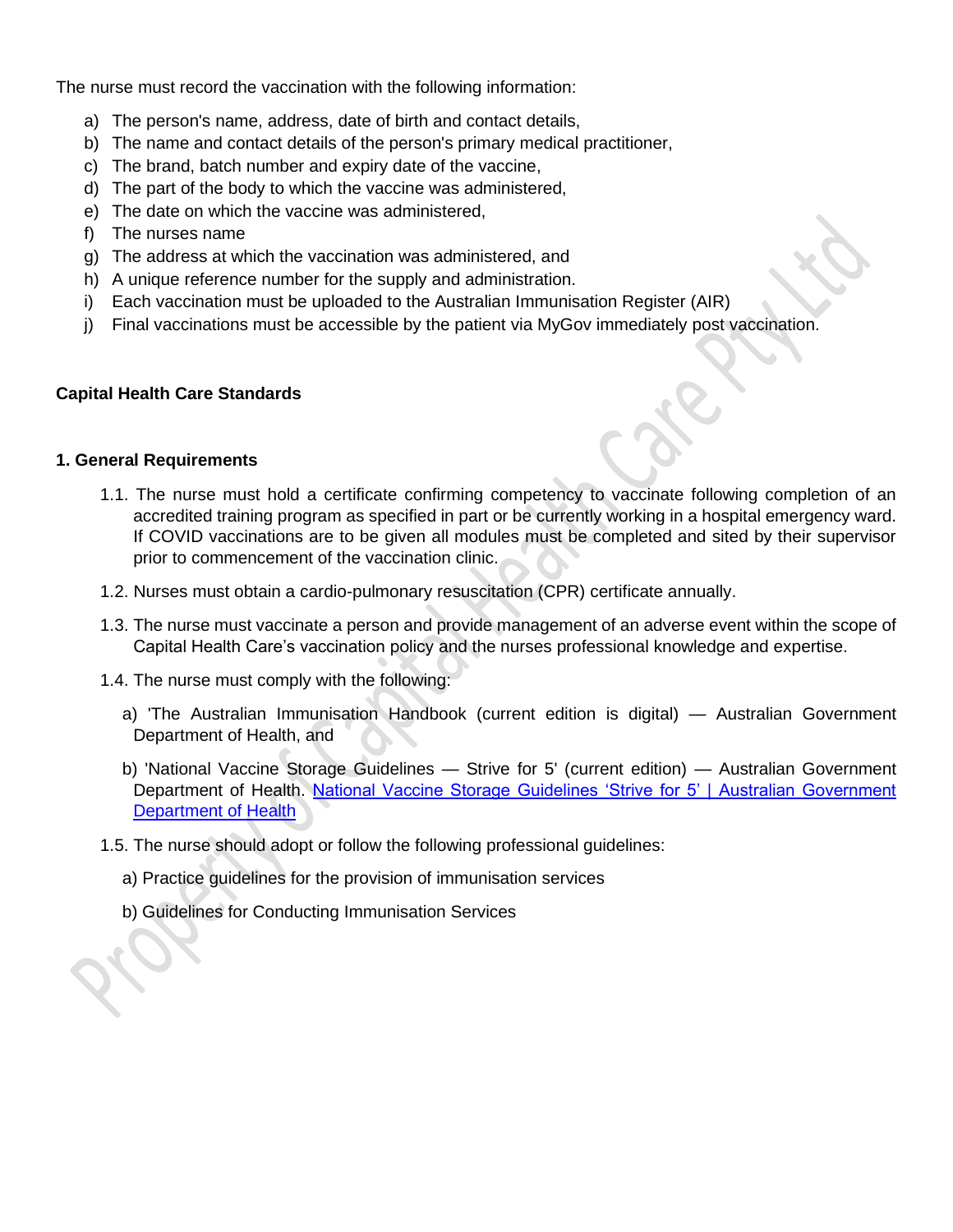# **2. Premises and Equipment**

- 2.1. The nurse must conduct the vaccination in an immunisation service room, consulting room or immunisation area of the premises. The room or area may be dedicated for the purpose, or an existing consulting room used.
- 2.2. The immunisation service room, consulting room or immunisation area must be consistent with the following:
	- a) Not permit the vaccination to be visible or audible to other persons,
	- b) Have adequate lighting,
	- c) Be maintained at a comfortable ambient temperature,
	- d) Have a hand sanitisation facility,
	- e) Have ready access to a hand washing facility,
	- f) Have sufficient floor area, clear of equipment and furniture, to accommodate the person receiving the vaccination and an accompanying person, and to allow the nurse adequate space to manoeuvre, and
	- g) Have sufficient bench space (with an impervious surface), a chair and a first aid couch (or similar).
- 2.3. The nurse must have the following equipment consistent with; *The Australian Immunisation Handbook* (current edition), and *National Vaccine Storage Guidelines — Strive for 5* (current edition):
	- a) A temperature-monitored foam esky for the purpose of storage of vaccines
	- b) All necessary consumables required for vaccine administration
	- c) An appropriately sized sharps container to dispose of clinical waste including used syringes and needles
	- d) An in-date and complete anaphylaxis response kit
	- e) An emergency response protocol (preferably laminated) on display, Page 2 of 3 ) The Australian Immunisation Handbook (current edition)
	- g) *National Vaccine Storage Guidelines — Strive for 5* (current edition), and
	- h) A process to regularly monitor on-line updates to *The Australian Immunisation Handbook* (current edition), including prior to administering influenza vaccine.

#### **3. Patient Consent and Eligibility**

3.1. A nurse must obtain written consent from the person before the vaccination and must retain this consent for seven years (in accordance with the Health Records Information and Privacy Act). 3.2. The nurse must not vaccinate a person with a contra-indication or precaution to vaccination listed in the *The Australian Immunisation Handbook* (current edition). Current consent forms are either viewed via iPad or supplied laptops.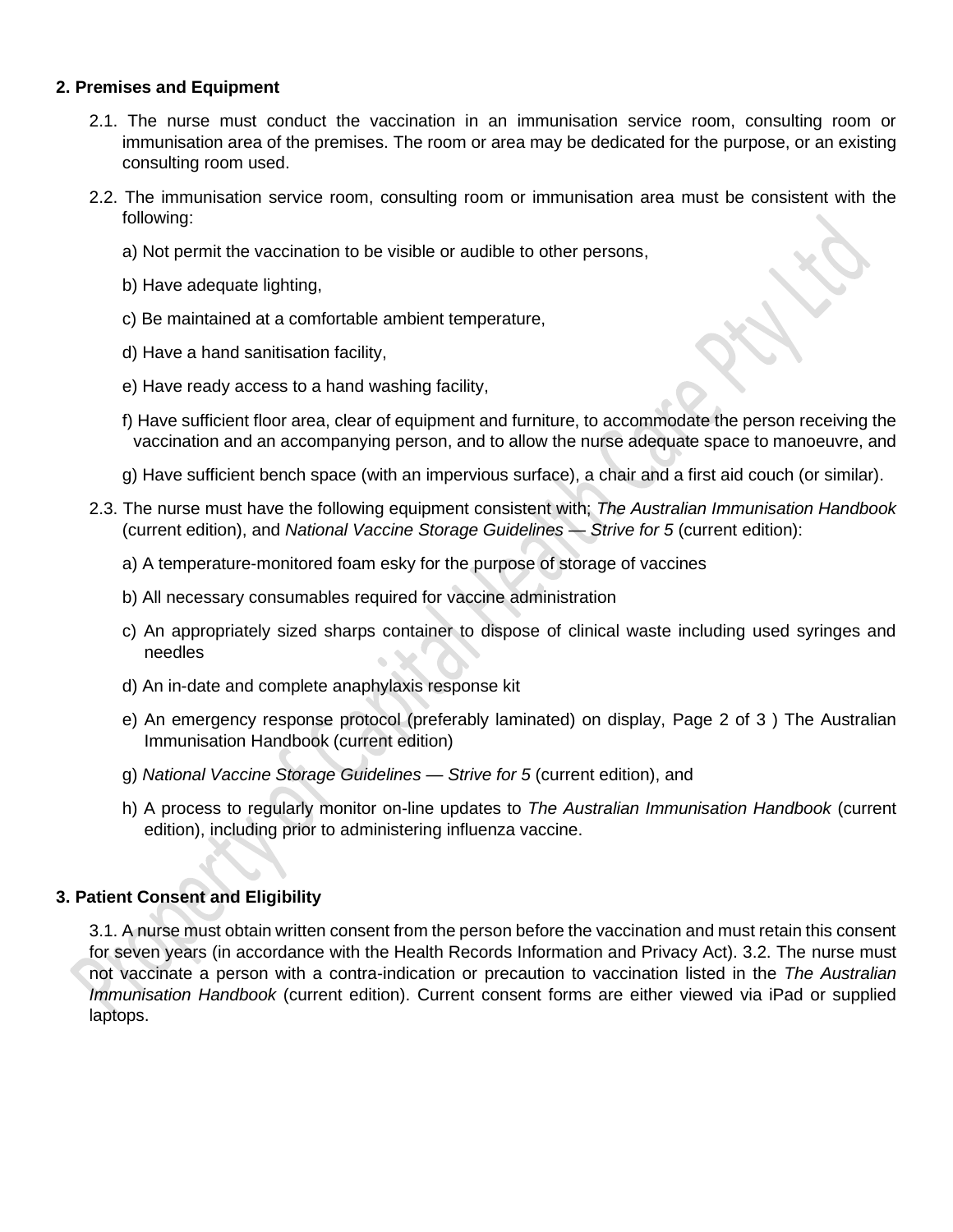### **4. Recording and Reporting**

4.1. The nurse must record the vaccination with the detail required under clause *48A(2) of the Poisons and Therapeutic Goods Regulation 2008*. (as specified in part B) and a copy of this record should also be kept for seven years. All immunisations must be uploaded to the AIR as per the Australian Immunisation ACT 2015- 16 updated 15 February 2021.

#### **5. Post Vaccination Care of the Patient**

5.1. The nurse must advise the person to remain on the premises for 15 minutes post vaccination and must advise the person of possible risks in leaving earlier than 15 minutes.

5.2. The nurse must either observe or direct an appropriately trained staff member to observe, the person for 15 minutes post vaccination to monitor for acute adverse events or anaphylaxis.

#### **6. Management of Adverse Events**

6.1. The nurse must be competent to manage anaphylaxis post vaccination including use of adrenaline consistent with 'The Australian Immunisation Handbook (current edition).

6.2. The nurse must ensure an ambulance is called to attend a person who experiences anaphylaxis post vaccination.

6.3. Immediately after the response to an adverse event is affected, the nurse must notify the adverse event to the local Public Health Unit by telephone on 1300 066 055.

6.4 Nurses should identify the expiry date of both supplied EpiPens (two per nurse), Oxy Viva or resuscitation bag.

#### **7. Vaccine Storage / Cold chain management**

Capital Health Care will strive for 5 degrees Celsius (°C) +2°C and +8°C, which is the temperature range recommended for vaccine storage. Capital Health Care maintains a Lec Medical Pharmacy Refrigerator capable of storing up to 700 standard single immunisations as per storage guidelines.

Vaccine Fridge Temperature is monitored twice daily via a temperature chart, or more if required. A data logging device also records data for record keeping and cold chain notifications this also supports accreditation documentation and audits. (Continuous logging)

# **Vaccine Management Protocol – Capital Health Care Pty Ltd (management staff)**

**Vaccination Programme Manager must be familiar with** monitoring and recording current, minimum, and maximum temperatures of the vaccine refrigerator twice daily and as soon as possible after power outages.

Monitoring and adjusting equipment — for example, data logger and thermometer

- Equipment maintenance, including
- servicing the refrigerator and data logger
- changing the data logger and thermometer batteries
- checking the accuracy of the thermometer
- cleaning the refrigerator
- servicing the refrigerator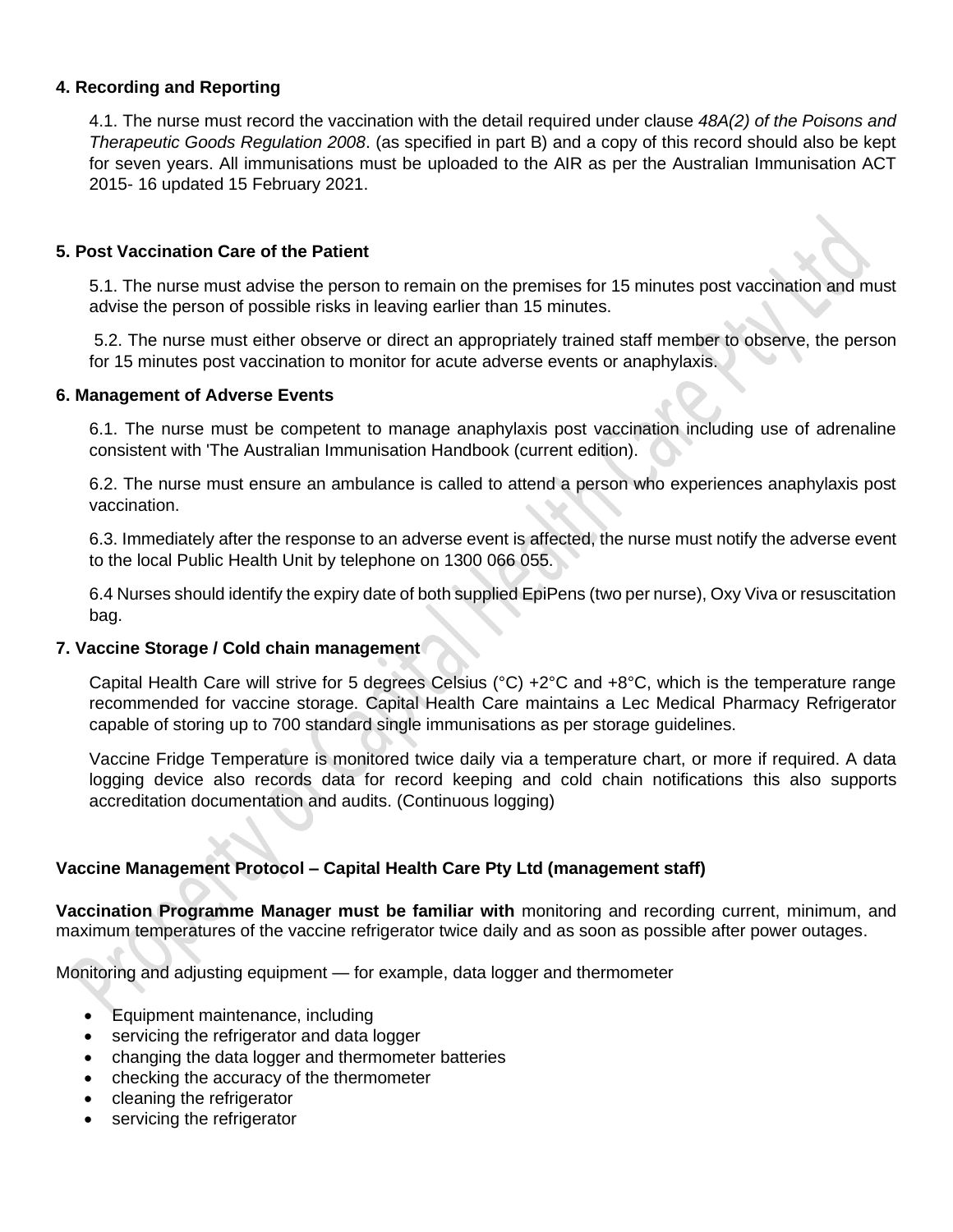Readiness of freezer storage for ice packs and gel packs (in case of power failure, or mobile or immunisation sessions).

# **Vaccines**

Capital Health Care vaccination management staff should be familiar with the ordering and receiving process.

- rotating stock so that vaccines with the shortest expiry date are used first
- calculating vaccine storage requirements
- storing vaccines

[The Australian Immunisation Handbook \(health.gov.au\)](https://immunisationhandbook.health.gov.au/)

[National Vaccine Storage Guidelines 'Strive for 5' | Australian Government Department of Health](https://www.health.gov.au/resources/publications/national-vaccine-storage-guidelines-strive-for-5)

# **Vaccine transport mobile clinics (Administration & Nursing employee's)**

- At least 24 hours before each mobile or outreach immunisation clinic, check the number of ice packs/gel packs in the freezer and replenish as needed.
- Plan the mobile or outreach immunisation clinic carefully. Take sufficient stock of vaccines, diluent, adrenaline (epinephrine), bubble-wrap, cold chain monitors and ice packs/gel packs.
- When using a cooler, store vaccines in their original packaging.
- If providing immunisations outdoors, choose a cool, shaded site.
- For a mobile service where there is no electric power supply or refrigerator, take an extra cooler containing additional ice packs/gel packs to replace melted ice packs/gel packs in the vaccine cooler.
- Take vaccines and diluents (if required) from the cooler only as required. Reconstitute vaccines immediately before administering them.
- When the vaccines are outside the vaccine cooler, keep them out of direct sunlight and away from other sources of heat and UV light (eg fluorescent light).
- Avoid handling vaccines any more than absolutely necessary.
- During mobile or outreach immunisation clinics, monitor and record the current, minimum and maximum temperatures of the cooler every hour. Reset the thermometer after each reading.
- When the mobile or outreach immunisation clinic is over, return vaccines that have been continuously stored between +2°C and +8°C to the vaccine refrigerator as soon as possible.
- temperature-monitoring equipment and documentation hourly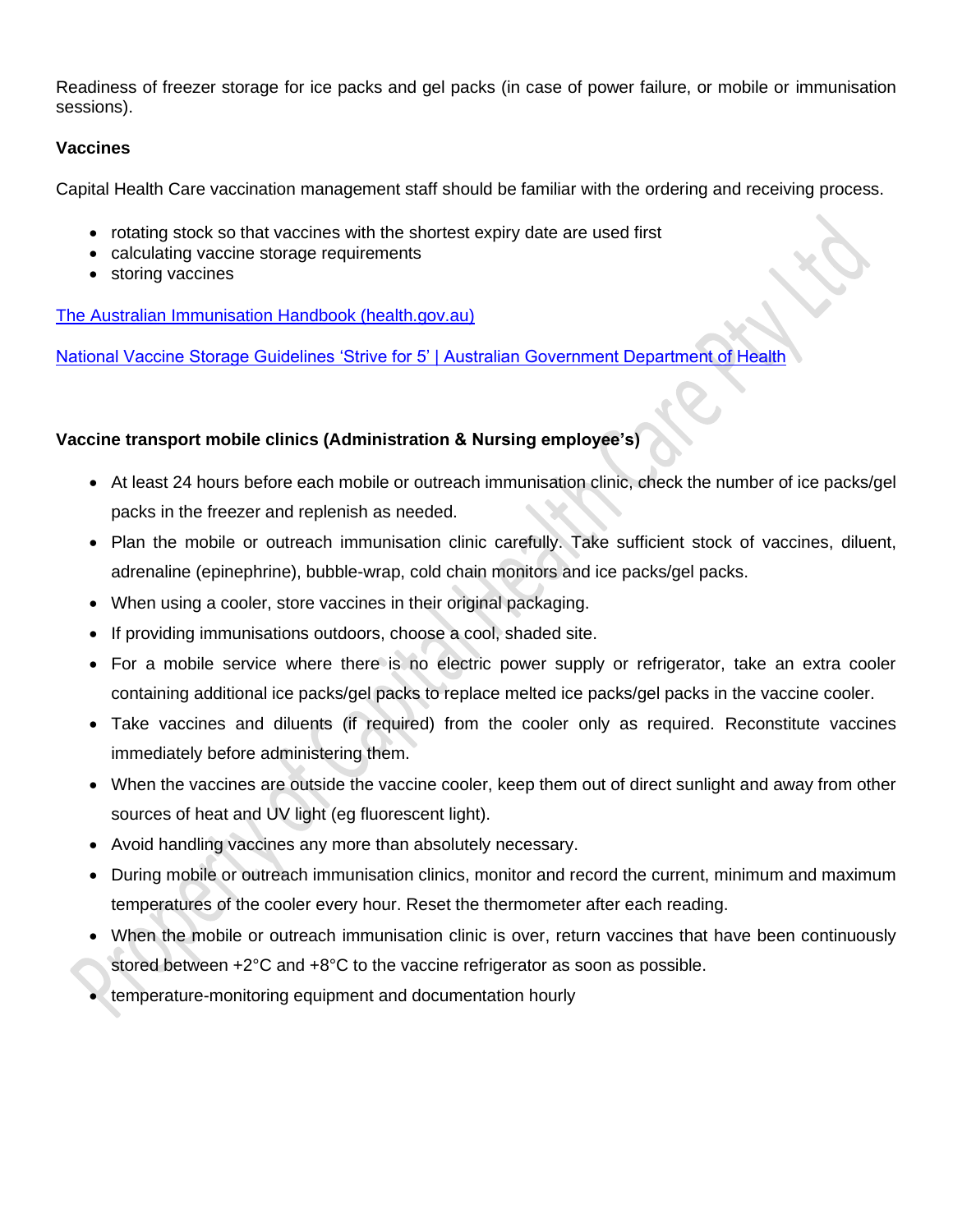# **Vaccination Pickup**

Your immunisation pack will be packed as per Strive for 5 guidelines management has pre chilled and packed your cooler it is your responsibility to maintain temperature especially within the first two hours from pickup**.**

Freezing episodes can occur in all coolers, usually in the first 2 hours after packing. The minimum size cooler recommended for storing vaccines is 10 litres.

Monitor and record the temperature every 15 minutes for the first 2 hours, then at least hourly (provided that temperatures are stable) using a battery-operated minimum/maximum thermometer. The thermometer should be reset after each reading for accuracy.

Temperature will depend on

- ambient temperature (winter)
- number of vaccines
- size and type of ice packs/gel packs given.
- When using Capital Health Care coolers, always do the following:
- Condition the ice packs or gel packs
- Correctly pack the cooler to reduce the risk of freezing

Please make sure you insulate the vaccines with appropriate material so they do not come into contact with ice packs/gel packs that are at 0°C. For example, loosely wrap vaccines in bubble-wrap, allowing cool air to circulate; avoid wrapping tightly.

- Ensure that the contents of the cooler are packed securely so they cannot move around during transport.
- Keep the cooler out of the direct sun.
- Remove vaccines from the cooler only as they are required.
- Check that the temperature has remained between +2°C and +8°C before administering the vaccine.

# **Reporting a cold chain breach (Cold chain breach protocol'**

Capital Health Care's action to take if the refrigerator temperature goes outside the recommended range.

# **What to do**

- 1. Immediately isolate the vaccines.
- 2. Keep vaccines refrigerated between +2°C and +8°C, and label 'Do not use'. Vaccines may need to be transferred to an alternative purpose-built vaccine refrigerator or cooler.
- 3. Contact the state or territory health department as soon as possible (during business hours). The health department will require vaccine details, data logging and twice-daily temperature readings to assess the breach.
- 4. Do not discard any vaccine until advised to do so by your state or territory health department.
- 5. Take steps to correct the problem and to prevent it from recurring.
- 6. For privately purchased vaccines, contact the manufacturer for advice.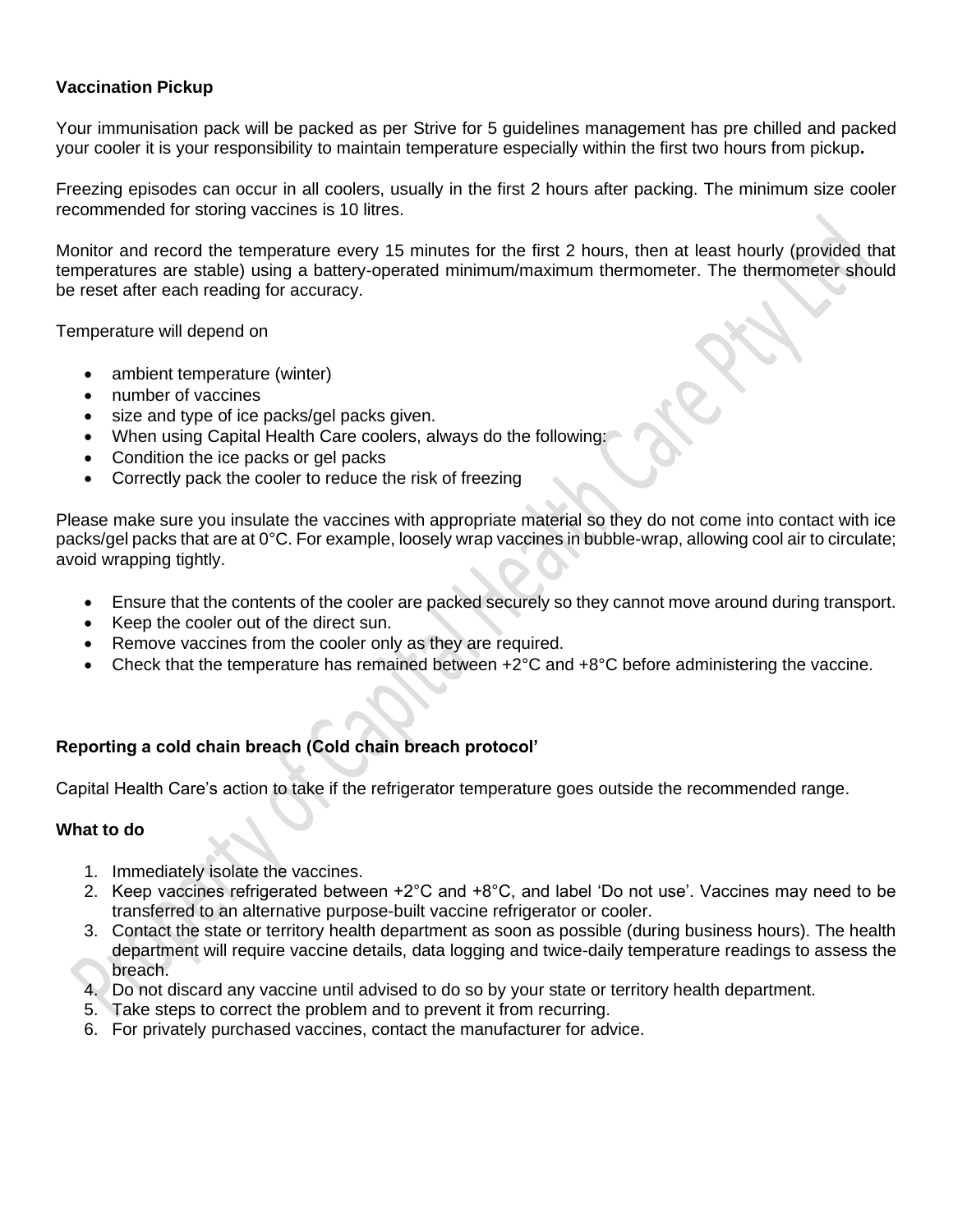# **Information needed when reporting a cold chain breach**

- Date and time of the breach
- • Reason for the cold chain breach (if known) and whether it has been rectified
- • Brand and size of refrigerator in which the vaccines are stored (eg ABC brand; 381 litres)
- Information for the breach period downloaded from your data logger. All refrigerators should have continuous data logging. Download the data before contacting your state or territory health department
- • Minimum and maximum temperature readings while the vaccines were exposed to temperatures outside the +2°C to +8°C range
- • Length of time the refrigerator temperature was outside the  $+2^{\circ}$ C to  $+8^{\circ}$ C range
- Date the refrigerator was last serviced
- • Whether the vaccine refrigerator has had any maintenance issues recently
- Length of time that these issues have been occurring
- • Type and number of vaccines in the current stock
- Expiry date of the vaccines
- • Whether any vaccines have been pushed up against the cooling plate or a col
- Whether all vaccines are in their original packaging
- • Whether anybody has been vaccinated with potentially affected vaccines
- Whether the vaccines have previously been exposed to temperatures outside the +2°C to +8°C range
- • Whether there is any visible damage to vaccines (eg wet or soggy packaging)

# **Vaccination Information distribution and advertising**

Capital Health Care Distribution of factual information regarding vaccinations must come from either an Australian government department such as NHMRC, Department of Health or the company producing the vaccine. Capital Health Care will provide onsite vaccine literature such as CMI to the patient immediately if requested. Product information (PI) and Consumer Medicine Information (CMI) will be provided to the HR Team prior to booking system release.

# **Nurse wages**

Capital Health Care's pay policy is to award all casual employees with an above average award wage. All immunisation staff will be paid in accordance with experience. An experienced, immunisation accredited nurse will be paid the same rate as a nurse practitioner. Nurses are paid fortnightly upon correctly lodged time sheets. Capital Health Care has identified employees are happier when they are provided a higher quality of care. Identifying good patient care and professional services results in further contracts. Capital Health Care Management recognises the importance of paying nurses as soon as possible to ensure business growth.

The training course must be conducted by an accredited training organisation.

# **Capital Health Care Pty Ltd - Vaccine storage self-audit**

Once every twelve months Capital Health Care will perform a vaccination self-audit as per appendix 2 of the National Vaccine Storage Guidelines – Stive for 5

Ongoing vaccine management for Capital Health Care and education for our current staff, and orientation of new staff members is of the highest priority.